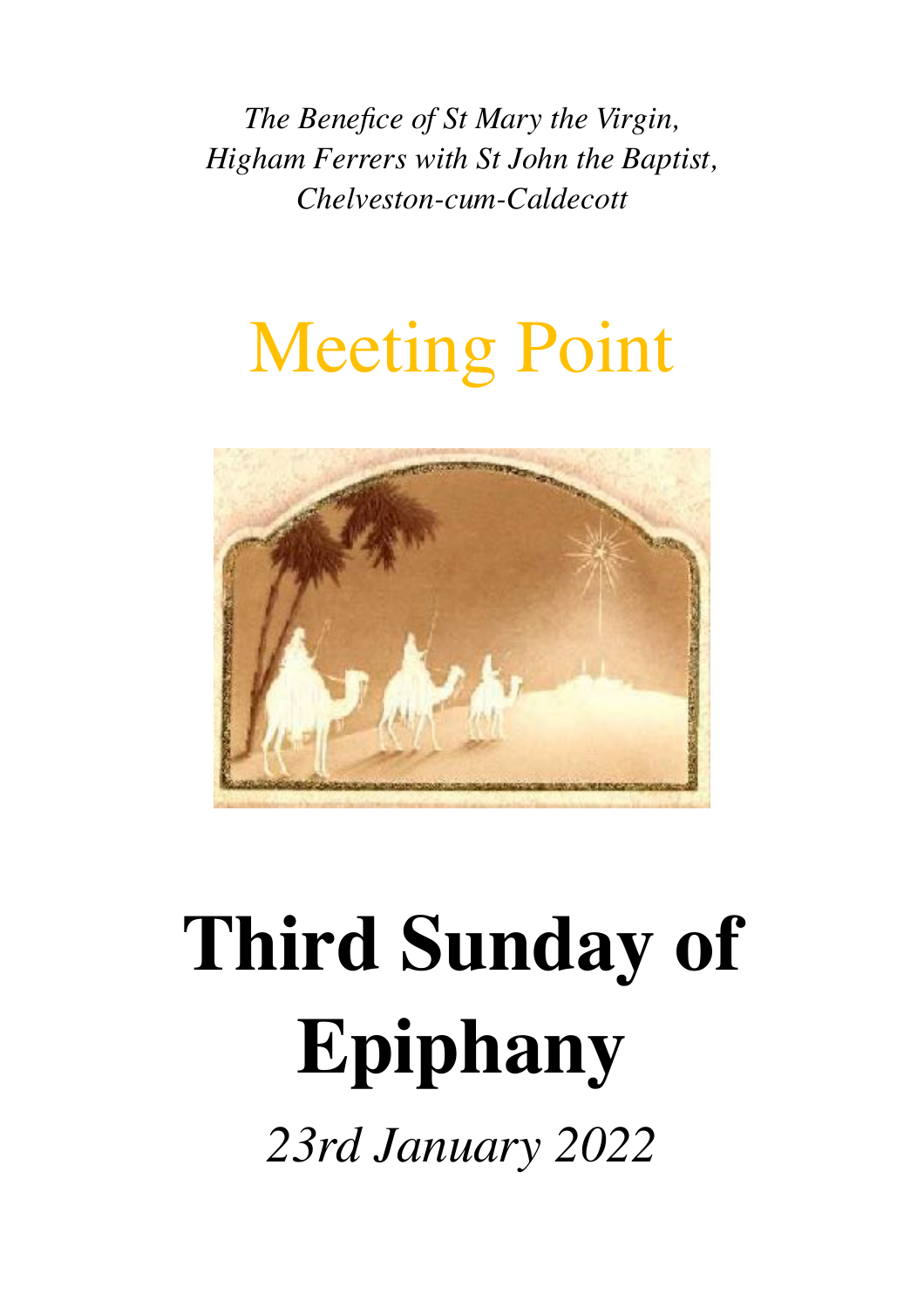## **W**elcome to our online Worship

As Sunday Services now take place in our churches, our Online Worship continues in 'Meeting Point' – we are joined together as one worshipping family through our services at home and in church through the seasons of the Church Year and the themes of the Gospel. Sunday Meeting Point helps us deepen our faith as we explore readings from scripture and experiences from our day to day lives.

# *A Songs of Praise Special*

#### **A TRIBUTE TO SIR HUBERT PARRY**



**Sir Charles Hubert Hastings Parry, 1st Baronet** (27 February 1848 – 7 October 1918) was an English composer, teacher and historian of music.

He first worked for [George Grove](https://en.wikipedia.org/wiki/George_Grove), as a contributor to Grove's massive *[Dictionary of Music and](https://en.wikipedia.org/wiki/The_New_Grove_Dictionary_of_Music_and_Musicians)  [Musicians](https://en.wikipedia.org/wiki/The_New_Grove_Dictionary_of_Music_and_Musicians)* in the 1870s and '80s, and then in 1883 as professor of composition and musical history at the [Royal College of Music,](https://en.wikipedia.org/wiki/Royal_College_of_Music) later becoming head of the college, remaining in the post for the rest of his life.

Parry's influence on later composers, by contrast, is widely recognised. [Edward Elgar](https://en.wikipedia.org/wiki/Edward_Elgar) learned much of his craft from Parry's articles in Grove's

Dictionary, and among those who studied under Parry at the Royal College were [Ralph Vaughan Williams](https://en.wikipedia.org/wiki/Ralph_Vaughan_Williams), [Gustav Holst,](https://en.wikipedia.org/wiki/Gustav_Holst) [Frank Bridge](https://en.wikipedia.org/wiki/Frank_Bridge) and [John Ireland.](https://en.wikipedia.org/wiki/John_Ireland_(composer))

*Many thanks to all who have helped with this Online Service*

*Introduction - Paul*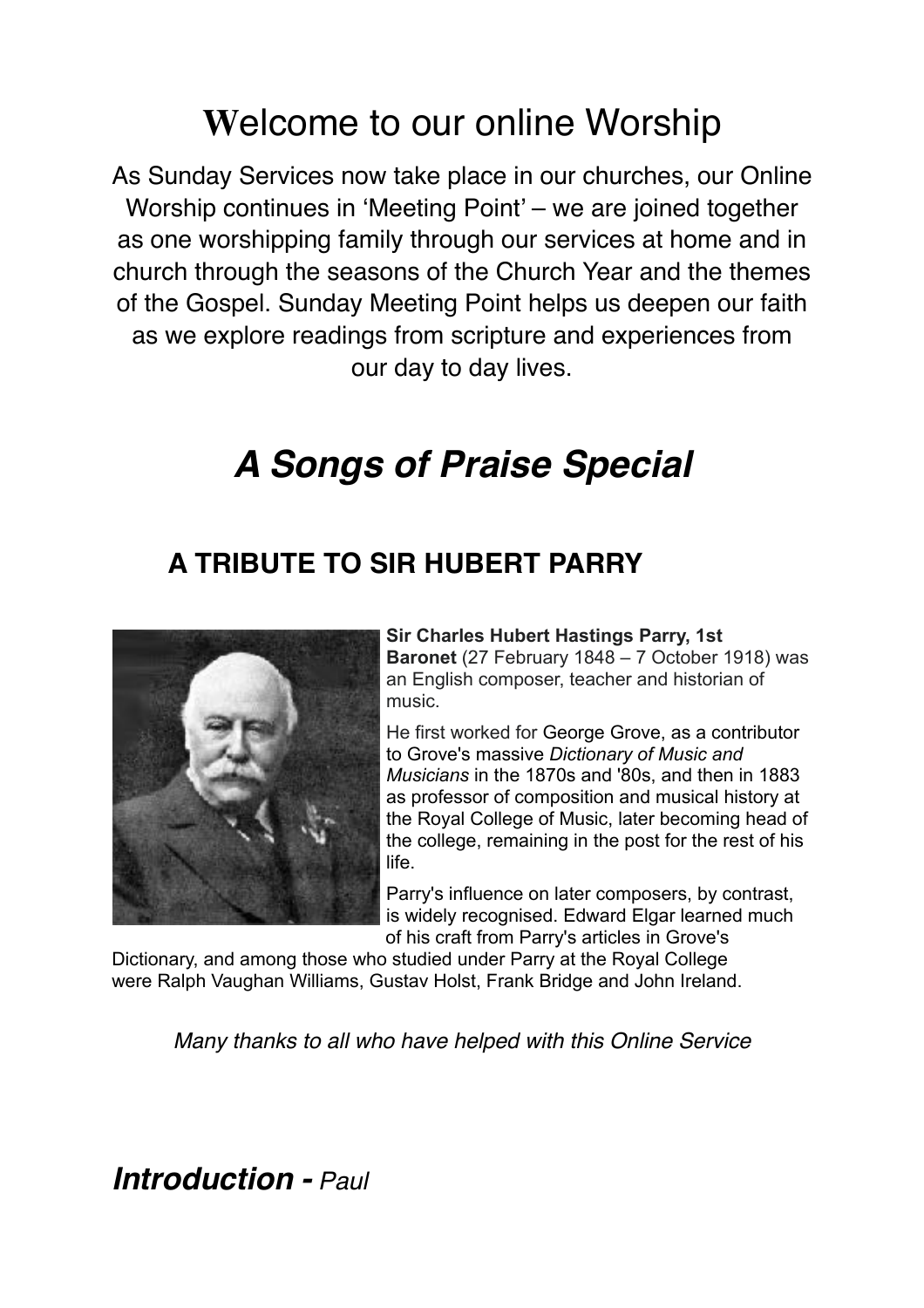#### *Hymn*

**Bring to the Lord a glad new song, children of grace extol your king: your love and praise to God belong to instruments of music, sing! Let those be warned who spurn God's name, let rulers all obey God's word: for justice shall bring tyrants shame let every creature praise the Lord!**

**Sing praise within these hallowed walls, worship beneath the dome of heaven; by cymbals' sound and trumpets' calls let praises fit for God be given: with strings and brass and wind rejoice then join our song in full accord all living things with breath and voice; let every creature praise the Lord!**

*After Psalms 149 and 150, Michael Perry (1942 - 1996) Music – Hubert Parry (1848 – 1918)*

#### *Acclamation - Michelle*

Arise, shine; for your light has come,

**and the glory of the Lord has risen upon you.**

'From the rising of the sun to its setting **my name is great among the nations,' says the Lord.**

All kings shall fall down before him; **all nations shall do him service.** I will give you as a light to the nations, **that my salvation may reach to the end of the earth.**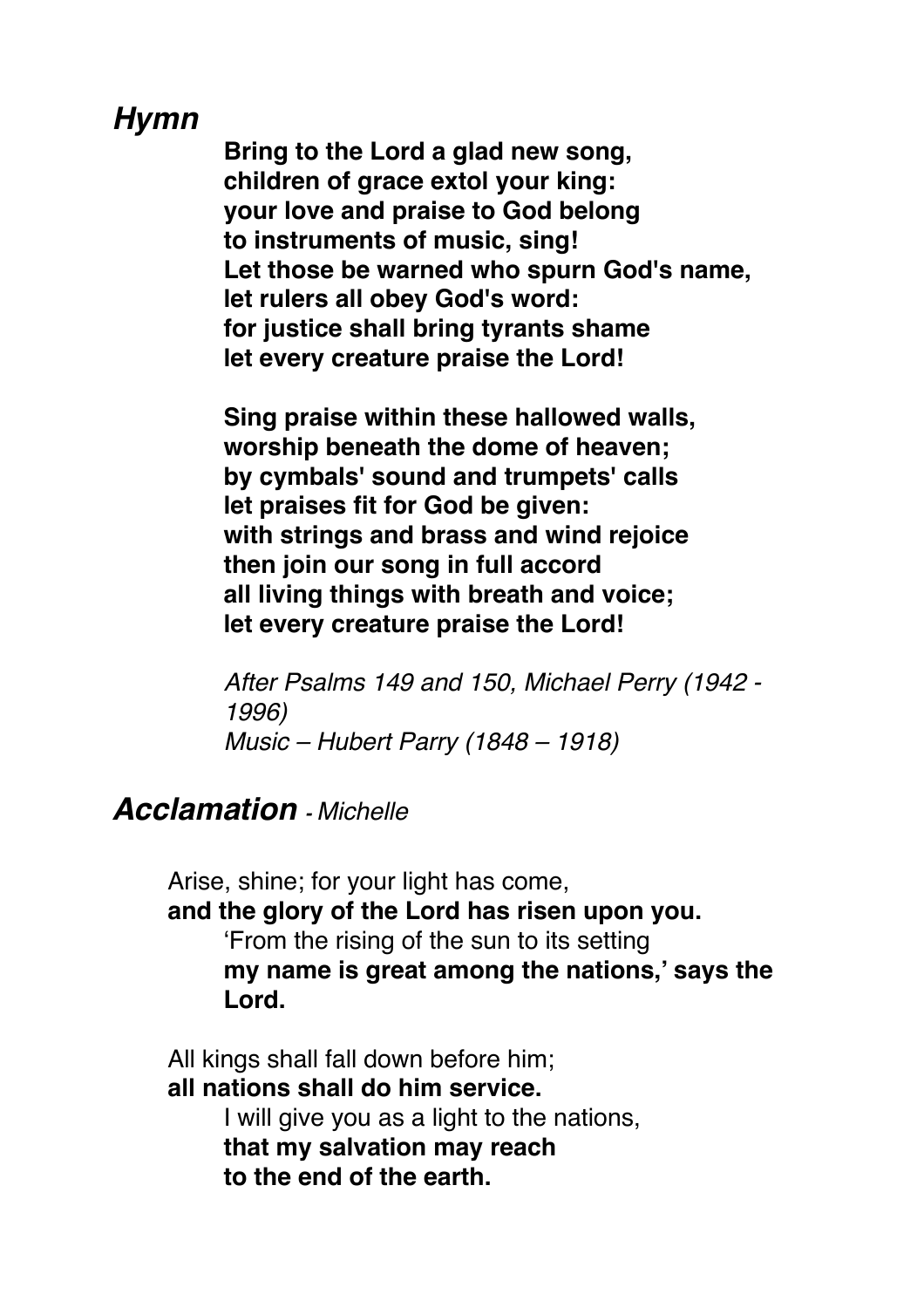The Lord will be your everlasting light **and your God will be your glory.**

#### *Hubert Parry – the man and his music and how a hymn began life as something bigger.*

#### *Hymn*

**O praise ye the Lord! praise him in the height; rejoice in his word, ye angels of light; ye heavens adore him by whom ye were made, and worship before him, in brightness arrayed.**

**O praise ye the Lord! praise him upon earth, in tuneful accord, ye sons of new birth; praise him who hath brought you his grace from above,**

**praise him who hath taught you to sing of his love.**

**O praise ye the Lord, all things that give sound; each jubilant chord re-echo around; loud organs, his glory forth tell in deep tone, and, sweet harp, the story of what he hath done.**

**O praise ye the Lord! thanksgiving and song to him be outpoured all ages along: for love in creation, for heaven restored, for grace of salvation, O praise ye the Lord!**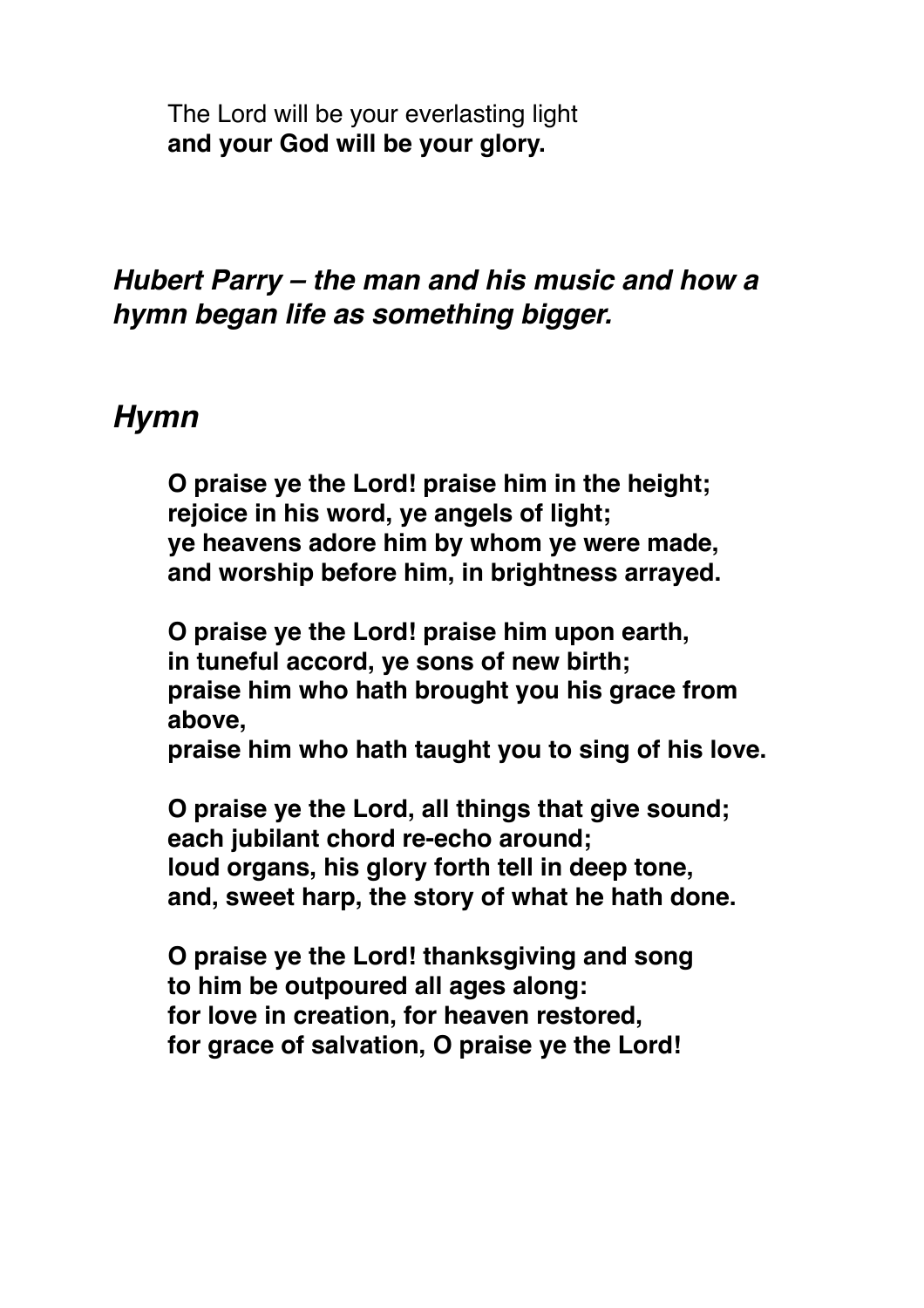#### *Psalm 148.*

Praise the LORD. Praise the LORD from the heavens; praise him in the heights above.

Praise him, all his angels; praise him, all his heavenly hosts.

Praise him, sun and moon; praise him, all you shining stars.

Praise him, you highest heavens and you waters above the skies.

Let them praise the name of the LORD, for at his command they were created,

and he established them for ever and ever - he issued a decree that will never pass away.

Praise the LORD from the earth, you great sea creatures and all ocean depths,

lightning and hail, snow and clouds, stormy winds that do his bidding;

you mountains and all hills, fruit trees and all cedars, wild animals and all cattle, small creatures and flying birds,

kings of the earth and all nations, you princes and all rulers on earth,

young men and women, old men and children.

Let them praise the name of the LORD, for his name alone is exalted;

 his splendour is above the earth and the heavens. And he has raised up for his people a horn, the praise of all his faithful servants,

 of Israel, the people close to his heart. Praise the LORD.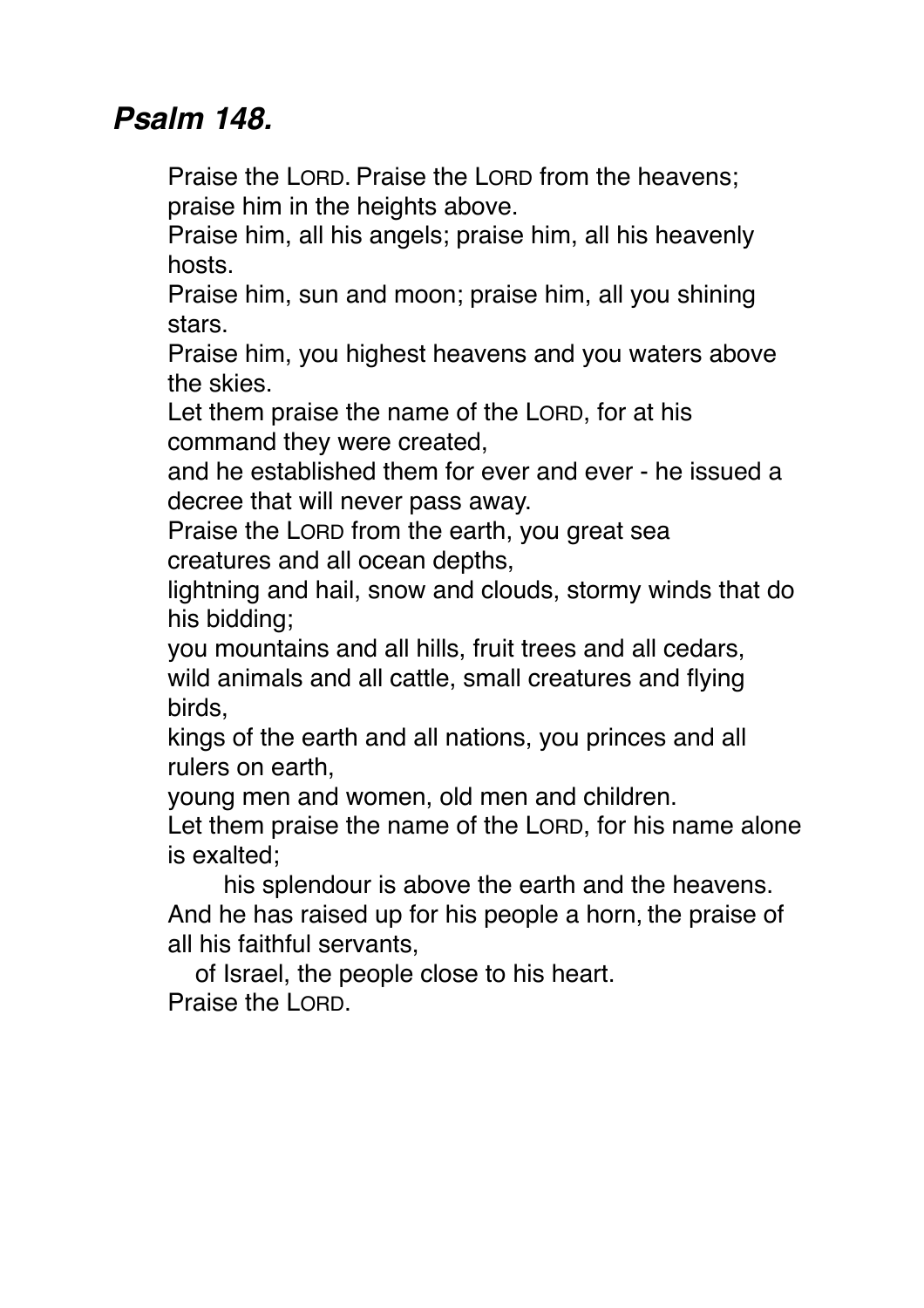#### *ANTHEM "I was glad" (Psalm 122)*

I was glad when they said to me, "Let us go to the house of the LORD!"

Our feet are standing within your gates, O Jerusalem.

Jerusalem—built as a city that is bound firmly together.

To it the tribes go up, the tribes of the LORD,

as was decreed for Israel, to give thanks to the name of the LORD.

For there the thrones for judgment were set up, the thrones of the house of David.

Pray for the peace of Jerusalem: "May they prosper who love you.

Peace be within your walls, and security within your towers." For the sake of my relatives and friends I will say, "Peace be within you."

For the sake of the house of the LORD our God, I will seek your good.

### **A hymn of tranquility**

*inspired by a poem on drug and other abuse*

- **1. Dear Lord and Father of mankind, Forgive our foolish ways; Reclothe us in our rightful mind, In purer lives Thy service find, In deeper rev'rence, praise.**
- **2. In simple trust like theirs who heard Beside the Syrian sea The gracious calling of the Lord, Let us, like them, without a word, Rise up and follow Thee.**
- **3. Drop Thy still dews of quietness, Till all our strivings cease; Take from our souls the strain and stress, And let our ordered lives confess The beauty of Thy peace.**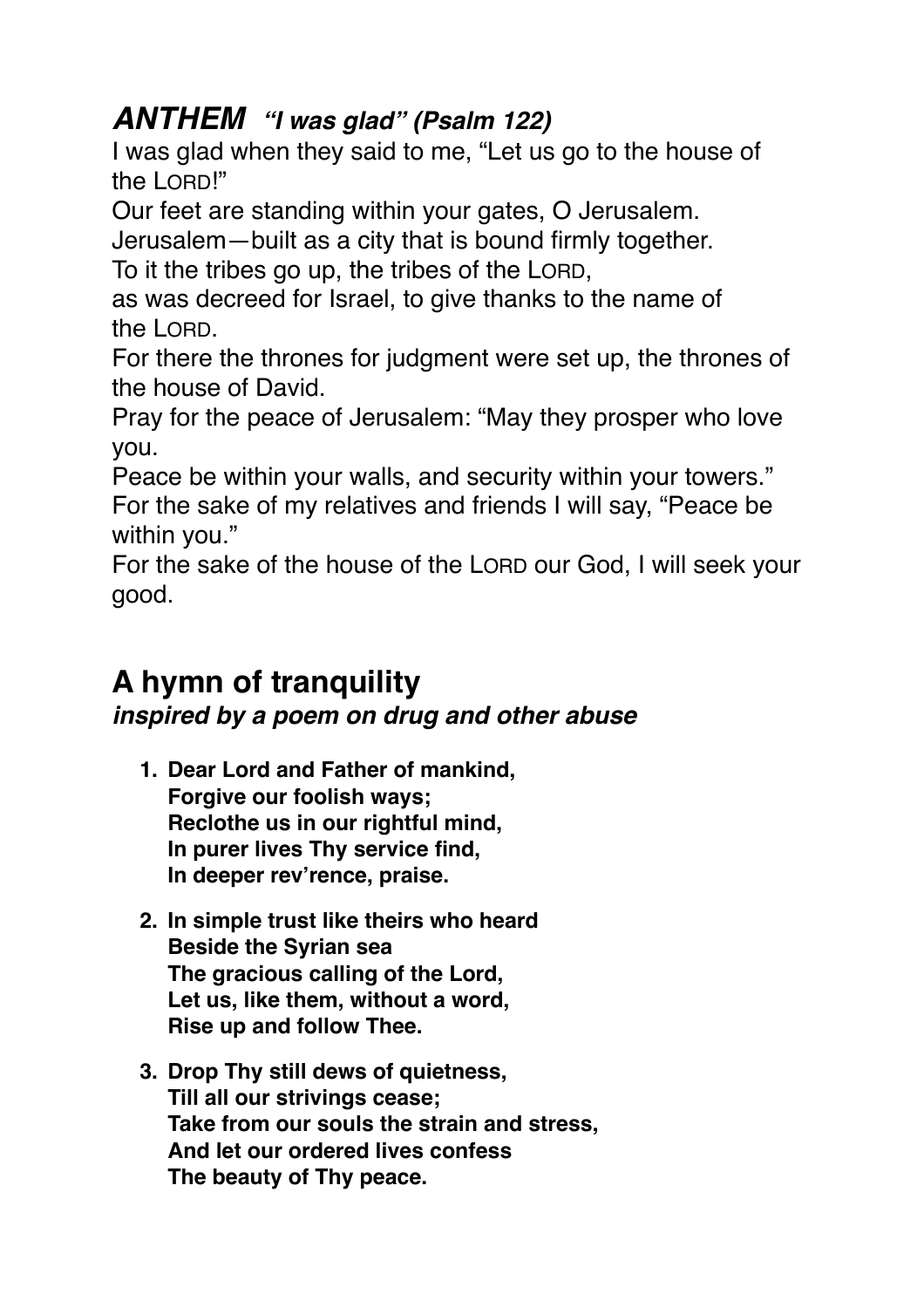**4. Breathe through the heats of our desire Thy coolness and Thy balm; Let sense be dumb, let flesh retire; Speak through the earthquake, wind, and fire, O still, small Voice of calm.**

#### *Parry's "greatest hit" Is it a hymn or a political rallying call?*

#### **JERUSALEM**

**And did those feet in ancient time Walk upon England's mountains green? And was the holy Lamb of God On England's pleasant pastures seen? And did the countenance divine Shine forth upon our clouded hills? And was Jerusalem builded here Among those dark Satanic mills?**

**Bring me my bow of burning gold Bring me my arrows of desire Bring me my spear! Oh, clouds unfold! Bring me my chariot of fire I will not cease from mental fight Nor shall my sword sleep in my hand Til we have built Jerusalem In England's green and pleasant land!**

#### *Final Prayer - Lynda*

God of majesty,

whom saints and angels delight to worship in heaven: Be with your servants who make art and music for your people, that with joy we on earth may glimpse your beauty; and bring us to the fulfilment of that hope of perfection